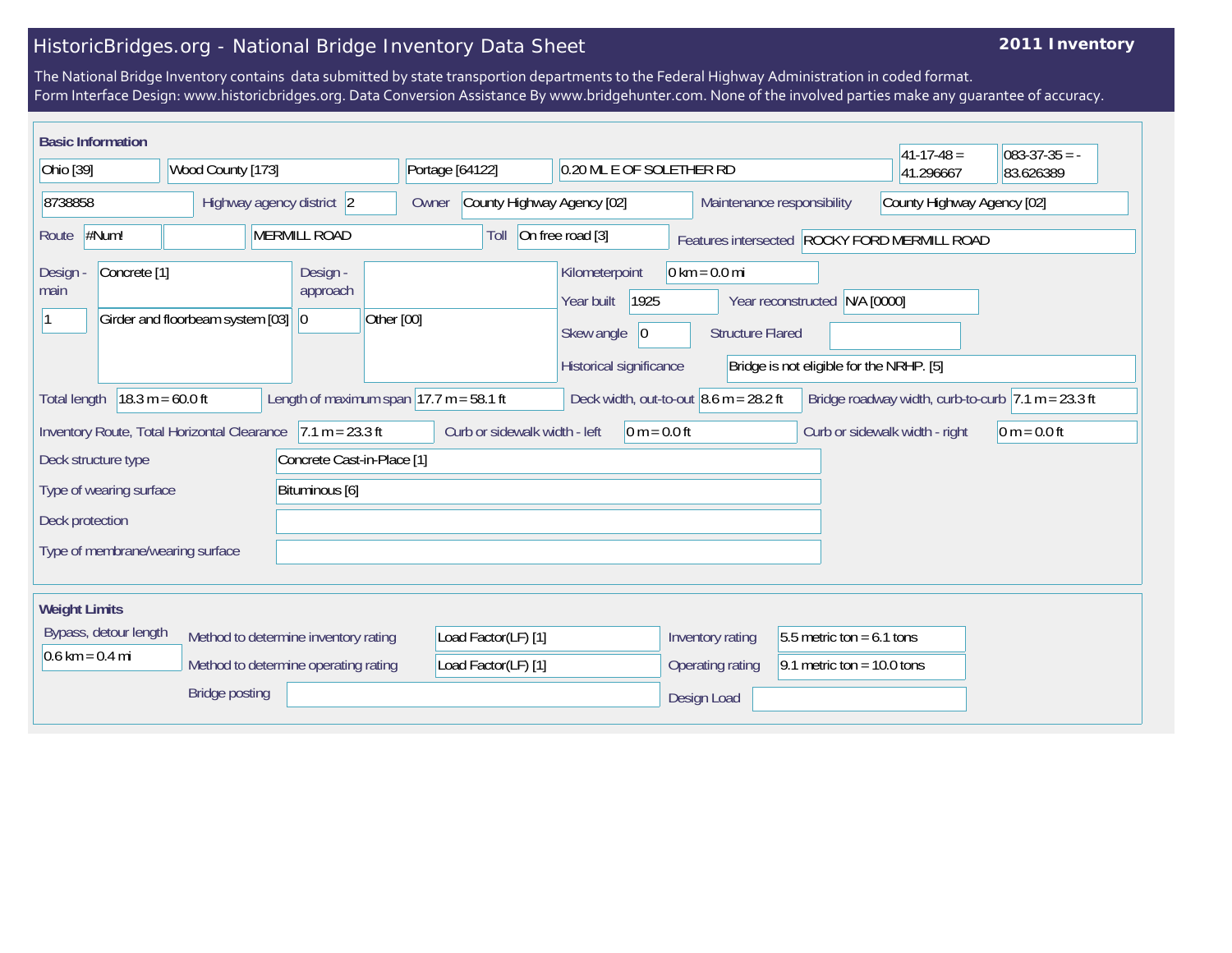| <b>Functional Details</b>                                                              |                                                                                         |                                                                        |
|----------------------------------------------------------------------------------------|-----------------------------------------------------------------------------------------|------------------------------------------------------------------------|
| Average Daily Traffic<br>460<br>Average daily truck traffi 2                           | Year   1991<br>Future average daily traffic<br>%                                        | 2028<br>638<br>Year                                                    |
| Road classification<br>Local (Rural) [09]                                              | Lanes on structure 2                                                                    | Approach roadway width<br>$8.5 m = 27.9 ft$                            |
| Type of service on bridge Highway [1]                                                  | Direction of traffic 2 - way traffic [2]                                                | Bridge median                                                          |
| No parallel structure exists. [N]<br>Parallel structure designation                    |                                                                                         |                                                                        |
| Type of service under bridge<br>Waterway [5]                                           | Navigation control<br>Lanes under structure<br>$ 0\rangle$                              |                                                                        |
| Navigation vertical clearanc<br>$0 = N/A$                                              | Navigation horizontal clearance $ 0 = N/A$                                              |                                                                        |
| Minimum navigation vertical clearance, vertical lift bridge                            |                                                                                         | Minimum vertical clearance over bridge roadway<br>$99.99 m = 328.1 ft$ |
| Minimum lateral underclearance reference feature Feature not a highway or railroad [N] |                                                                                         |                                                                        |
| Minimum lateral underclearance on right $0 = N/A$                                      | Minimum lateral underclearance on left $0 = N/A$                                        |                                                                        |
| Minimum Vertical Underclearance $ 0 = N/A$                                             | Minimum vertical underclearance reference feature Feature not a highway or railroad [N] |                                                                        |
| Appraisal ratings - underclearances N/A [N]                                            |                                                                                         |                                                                        |
|                                                                                        |                                                                                         |                                                                        |
| <b>Repair and Replacement Plans</b>                                                    |                                                                                         |                                                                        |
| Type of work to be performed                                                           | Work done by                                                                            |                                                                        |
|                                                                                        | Bridge improvement cost                                                                 | Roadway improvement cost                                               |
|                                                                                        | Length of structure improvement                                                         | Total project cost                                                     |
|                                                                                        | Year of improvement cost estimate                                                       |                                                                        |
|                                                                                        | Border bridge - state                                                                   | Border bridge - percent responsibility of other state                  |
|                                                                                        | Border bridge - structure number                                                        |                                                                        |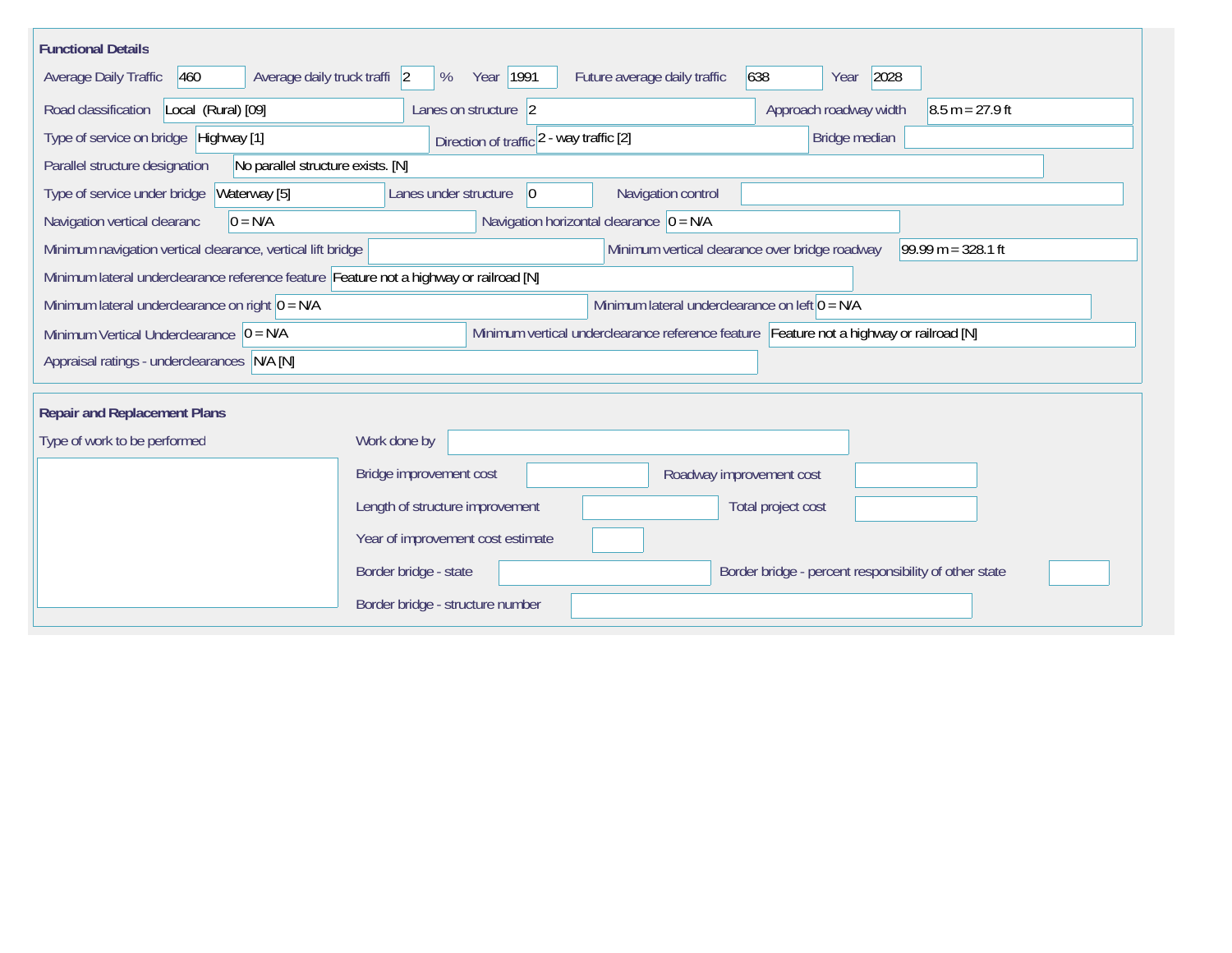| <b>Inspection and Sufficiency</b>                                                                 |                |                                                       |                                                                                                                          |                                                                                                                          |  |  |  |
|---------------------------------------------------------------------------------------------------|----------------|-------------------------------------------------------|--------------------------------------------------------------------------------------------------------------------------|--------------------------------------------------------------------------------------------------------------------------|--|--|--|
| Structure status<br>Posted for load [P]                                                           |                | Appraisal ratings -<br>structural                     | Basically intolerable requiring high priority of replacement [2]                                                         |                                                                                                                          |  |  |  |
| Condition ratings - superstructur                                                                 | Critical [2]   | Appraisal ratings -<br>roadway alignment              | Equal to present minimum criteria [6]                                                                                    |                                                                                                                          |  |  |  |
| Condition ratings - substructure                                                                  | Critical [2]   | Appraisal ratings -                                   | Meets minimum tolerable limits to be left in place as is [4]                                                             |                                                                                                                          |  |  |  |
| Condition ratings - deck                                                                          | Critical [2]   | deck geometry                                         |                                                                                                                          |                                                                                                                          |  |  |  |
| Scour                                                                                             | required. [4]  |                                                       | Bridge foundations determined to be stable for assessed or calculated scour conditions; field review indicates action is |                                                                                                                          |  |  |  |
| Channel and channel protection                                                                    |                | Banks and/or channel have minor amounts of drift. [7] |                                                                                                                          | Bank protection is in need of minor repairs. River control devices and embankment protection have a little minor damage. |  |  |  |
| Appraisal ratings - water adequacy<br>Better than present minimum criteria [7]                    |                |                                                       | Status evaluation                                                                                                        | Structurally deficient [1]                                                                                               |  |  |  |
| Pier or abutment protection                                                                       |                |                                                       | Sufficiency rating                                                                                                       | 16.3                                                                                                                     |  |  |  |
| Not applicable. Used if structure is not a culvert. [N]<br><b>Culverts</b>                        |                |                                                       |                                                                                                                          |                                                                                                                          |  |  |  |
| Traffic safety features - railings                                                                |                |                                                       |                                                                                                                          |                                                                                                                          |  |  |  |
| Traffic safety features - transitions                                                             |                |                                                       |                                                                                                                          |                                                                                                                          |  |  |  |
| Traffic safety features - approach guardrail                                                      |                |                                                       |                                                                                                                          |                                                                                                                          |  |  |  |
| Traffic safety features - approach guardrail ends                                                 |                |                                                       |                                                                                                                          |                                                                                                                          |  |  |  |
| 12 <br>October 2009 [1009]<br><b>Months</b><br>Inspection date<br>Designated inspection frequency |                |                                                       |                                                                                                                          |                                                                                                                          |  |  |  |
| Underwater inspection                                                                             | Not needed [N] | Underwater inspection date                            |                                                                                                                          |                                                                                                                          |  |  |  |
| Fracture critical inspection                                                                      | Not needed [N] | Fracture critical inspection date                     |                                                                                                                          |                                                                                                                          |  |  |  |
| Other special inspection                                                                          | Not needed [N] | Other special inspection date                         |                                                                                                                          |                                                                                                                          |  |  |  |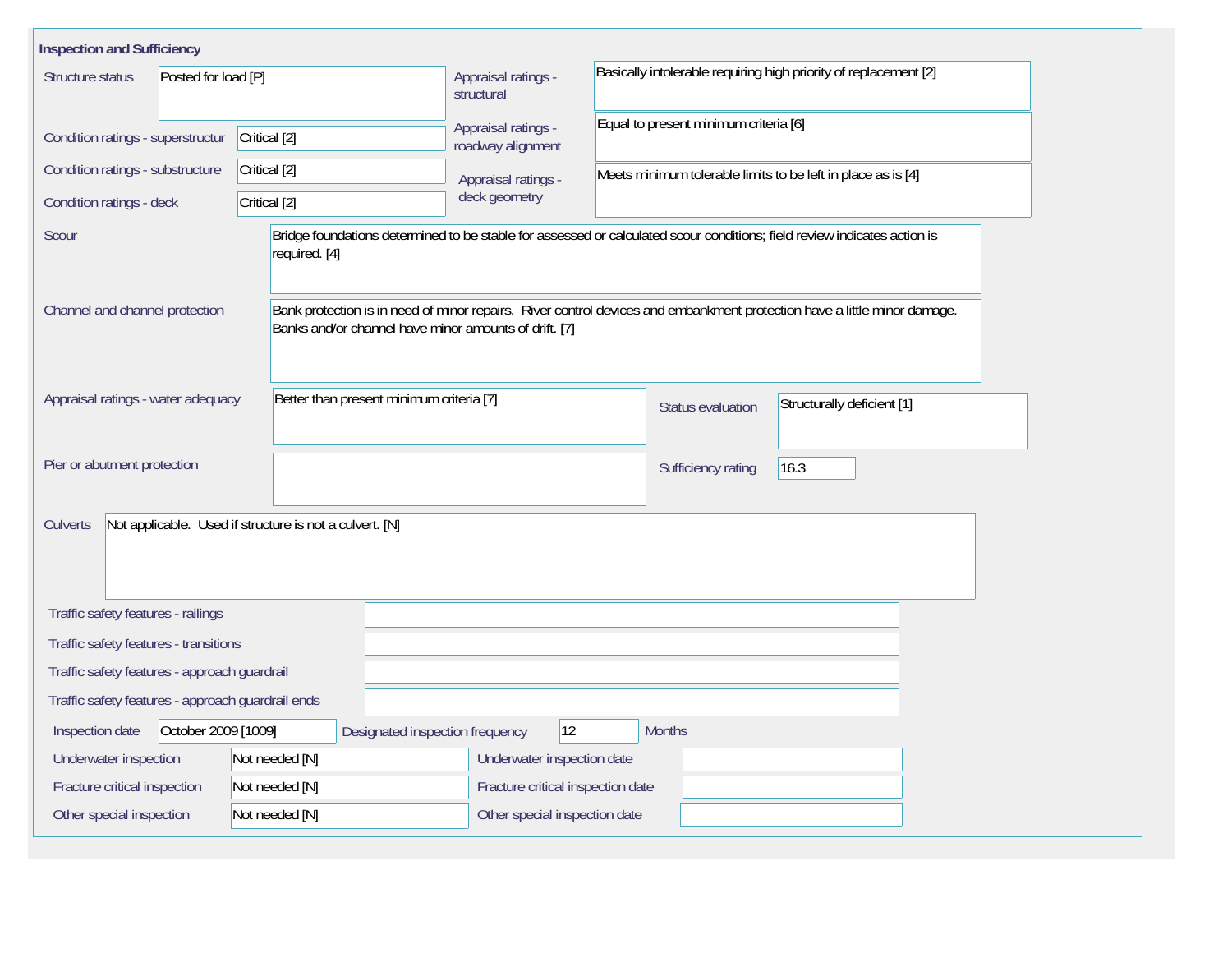| Unit of Measure: English<br>Structure File Number 8738858<br>Sufficiency Rating: 16.3 SD                                                          |                                                                                                                                                                            |                      | <b>Bridge Inventory Information</b><br>Inventory Bridge Number: WOO C028E 0002<br>ON ROCKY FORD MERMILL ROAD |                                                    |                                                                                                                          | Report Date 09/05/2012 BM-191 Page: 1 of 2<br><b>BR. Type CONCRETE / GIRDER / THRU</b><br>Date of Last Inventory Update: 08/29/2012 |  |  |
|---------------------------------------------------------------------------------------------------------------------------------------------------|----------------------------------------------------------------------------------------------------------------------------------------------------------------------------|----------------------|--------------------------------------------------------------------------------------------------------------|----------------------------------------------------|--------------------------------------------------------------------------------------------------------------------------|-------------------------------------------------------------------------------------------------------------------------------------|--|--|
| District: 02<br>(2)FIPS Code: PORTAGE TWP<br>(9) Direction of Traffic: 2-WAY TRAFFIC<br>(95) Insp: COUNTY (96) Maint: COUNTY (97) Routine: COUNTY | County WOOD<br>(101) Location: 0.20 ML E OF SOLETHER RD<br>(103) Route On Bridge: COUNTY<br>(11) Truck Network: N<br>$(10)$ Temporary: N<br>(100) Type Serv: (On): HIGHWAY |                      |                                                                                                              |                                                    | (102) Facility Carried: MERMILL ROAD<br>(104) Route Under Bridge: NON-HIGHWAY<br>$(12)$ Parallel: N<br>(Under): WATERWAY |                                                                                                                                     |  |  |
|                                                                                                                                                   | <b>Inventory Route Data</b>                                                                                                                                                |                      | (63) Main Spans Number: 1                                                                                    | Type: CONCRETE / GIRDER / THRU                     |                                                                                                                          |                                                                                                                                     |  |  |
| (3) Route On/Under: ON                                                                                                                            |                                                                                                                                                                            |                      | Hwy Sys: COUNTY/TOWNSHIP HIGHWAY Approach Spans Number: 0                                                    | Type: NONE / NONE / NONE                           |                                                                                                                          |                                                                                                                                     |  |  |
| Route No.: C028E<br>Dir:                                                                                                                          | Des: MAINLINE                                                                                                                                                              | Pref:                | Total Spans: 1                                                                                               | (65) Max Span: 58 Ft                               |                                                                                                                          | (66) Overall Leng: 60 Ft                                                                                                            |  |  |
| (4) Feature Intersected: ROCKY FORD MERMILL ROAD                                                                                                  |                                                                                                                                                                            |                      | (70) Substructure                                                                                            | (71) Foundation and Scour Information              |                                                                                                                          |                                                                                                                                     |  |  |
| (5) County: POR<br>Mileage: 0002                                                                                                                  | Special Desig:                                                                                                                                                             |                      | Abut-Rear Matl: CONCRETE                                                                                     | Type: SOLID WALL                                   |                                                                                                                          | Fnd: SPREAD FOOTING                                                                                                                 |  |  |
| (6) Avg. Daily Traffic(ADT): 460                                                                                                                  | (7) ADT Year: 1991                                                                                                                                                         |                      | Abut-Fwd Matl: CONCRETE                                                                                      | Type: SOLID WALL                                   |                                                                                                                          | Fnd: SPREAD FOOTING                                                                                                                 |  |  |
| (14) NHS: <b>NO</b> - <b>X</b><br>(8) Truck Traf: 7                                                                                               | (15) Corridor: N                                                                                                                                                           |                      | Pier-Pred Matl: NONE                                                                                         | Type: NONE                                         |                                                                                                                          | Fnd: NONE/NOT APPLICABLE (SUCH AS CULVERTS)                                                                                         |  |  |
| (16) Functional Class: LOCAL ROAD-RURAL                                                                                                           |                                                                                                                                                                            |                      | (19) Strahnt: Not Applicable Pier-Other Matl: NONE                                                           | Type: NONE                                         |                                                                                                                          | Fnd: NONE/NOT APPLICABLE (SUCH AS CULVERTS)                                                                                         |  |  |
|                                                                                                                                                   | <b>Intersected Route Data</b>                                                                                                                                              |                      | Pier-Other Matl: NONE                                                                                        | Type: NONE                                         |                                                                                                                          | Fnd: NONE/NOT APPLICABLE (SUCH AS CULVERTS)                                                                                         |  |  |
| (22) Route On/Under:                                                                                                                              | Hwy Sys:                                                                                                                                                                   |                      | No of Piers Predominate: NN                                                                                  | Other: NN                                          |                                                                                                                          | Other: NN                                                                                                                           |  |  |
| Route No.:<br>Dir:                                                                                                                                | Des:                                                                                                                                                                       | Pref:                | (86) Stream Velocity: UUU                                                                                    | (74) Scour: STABLE: ACTION REQUIRED TO PROTECT FND |                                                                                                                          |                                                                                                                                     |  |  |
| (23) Feature Intersected:                                                                                                                         |                                                                                                                                                                            |                      | (189) Dive: N Freq: 0                                                                                        | Probe: Y Freq: 12                                  |                                                                                                                          | (75) Chan Prot: NONE                                                                                                                |  |  |
| (24) County:<br>Mileage:                                                                                                                          | Special Desig:                                                                                                                                                             |                      | (189) Date of last Dive Insp:                                                                                | (152) Drainage Area: 073 Sq Mi                     |                                                                                                                          |                                                                                                                                     |  |  |
| (25) Avg. Daily Traffic(ADT): 0                                                                                                                   | (26) ADT Year:                                                                                                                                                             |                      |                                                                                                              |                                                    | <b>Clearance Under the Bridge</b>                                                                                        |                                                                                                                                     |  |  |
| (27) Truck Traf: 0<br>(28) NHS: -                                                                                                                 | (29) Corridor:                                                                                                                                                             |                      | (156) Min. Horiz Under Clear:                                                                                | <b>NC: 0.0 Ft</b>                                  |                                                                                                                          | Card: 0.0 Ft                                                                                                                        |  |  |
| (30) Functional Class:                                                                                                                            |                                                                                                                                                                            |                      | (36) Strahnt: Not Applicable (157) Prac Max Vrt Under Clear:                                                 | $0.0$ Ft                                           |                                                                                                                          |                                                                                                                                     |  |  |
|                                                                                                                                                   | <b>Clearance On the Bridge</b>                                                                                                                                             |                      | (77) Min Vert Under Clear:                                                                                   | <b>NC: 0.0 Ft</b>                                  |                                                                                                                          | Card: 0.0 Ft                                                                                                                        |  |  |
| (154) Min Hriz on Bridge:                                                                                                                         | <b>NC: 0.0 Ft</b>                                                                                                                                                          | Card: 23.3 Ft        | (78) Min Lat Under Clear:                                                                                    | NC: 0.0 / 0.0 Ft                                   |                                                                                                                          | Card: 0.0 / 0.0 Ft                                                                                                                  |  |  |
| (155) Prac Max Vert On Brg:                                                                                                                       | 9999.9 Ft                                                                                                                                                                  |                      | <b>Load Rating Information</b>                                                                               |                                                    |                                                                                                                          | (88-89) Appraisal                                                                                                                   |  |  |
| (67) Min Vrt Clr On Brg:                                                                                                                          | <b>NC: 0.0 Ft</b>                                                                                                                                                          | Card: 9999.9 Ft      | (48) Design Load: UNKNOWN [DEFAULT]                                                                          |                                                    | (Including calculated Items)                                                                                             |                                                                                                                                     |  |  |
| (80) Min Latl Clr:                                                                                                                                | NC: 0.0 / 0.0 Ft                                                                                                                                                           | Card: 11.2 / 11.2 Ft | (83) Operating: 19 Ton                                                                                       |                                                    |                                                                                                                          |                                                                                                                                     |  |  |
| (81) Vrt Clr Lft:                                                                                                                                 | $0.0$ Ft                                                                                                                                                                   |                      | Inventory: 11 Ton                                                                                            |                                                    |                                                                                                                          |                                                                                                                                     |  |  |
|                                                                                                                                                   | <b>Structure Information</b>                                                                                                                                               |                      | Ohio Percent of Legal Load 65                                                                                |                                                    | (88) Waterway Adequacy 7                                                                                                 |                                                                                                                                     |  |  |
| (38) Bypass Length: 04 Miles                                                                                                                      |                                                                                                                                                                            |                      | Year of Rating: 2010                                                                                         |                                                    | (89) Approach Alignment 6                                                                                                |                                                                                                                                     |  |  |
| (39) Latitude: 41 Deg 17.8 Min                                                                                                                    | Longitude: 83 Deg 37.6 Min                                                                                                                                                 |                      | (84) Analysis: LOAD FACTOR (LF)                                                                              |                                                    | Calc Gen Appraisal: 2                                                                                                    |                                                                                                                                     |  |  |
| (40) Toll: ON FREE ROAD                                                                                                                           |                                                                                                                                                                            |                      | (85) Rate Soft: BARS Analyzed by: AEH                                                                        |                                                    | Calc Deck Geometry: 4                                                                                                    |                                                                                                                                     |  |  |
| (41) Date Built: 07/01/1925                                                                                                                       | (42) Major Rehabilitation:                                                                                                                                                 |                      | Analysis on Bars: NOT ON BARS [DEFAULT]                                                                      |                                                    | Calc Underclearance: N                                                                                                   |                                                                                                                                     |  |  |
| (43) No. Lanes On: <b>2</b>                                                                                                                       | No. Lanes Under: 0                                                                                                                                                         |                      |                                                                                                              |                                                    | <b>Approach Information</b>                                                                                              |                                                                                                                                     |  |  |
| (44) Horiz Curve: Deg. Min.                                                                                                                       | $(45)$ Skew: 0 Deg                                                                                                                                                         |                      | (109) Approach Guardrail: NONE                                                                               |                                                    |                                                                                                                          |                                                                                                                                     |  |  |
| (49) App. Rdw Width: 28 Ft                                                                                                                        | (50) Brg. Rdw Width: 23.3 Ft                                                                                                                                               |                      | (110) Approach Pavement: BITUMINOUS                                                                          |                                                    | $(111)$ Grade: FAIR                                                                                                      |                                                                                                                                     |  |  |
| (51) Deck Width: 28.3 Ft                                                                                                                          | Deck Area: 1701 Sq. Ft                                                                                                                                                     |                      |                                                                                                              |                                                    | <b>Culvert Information</b>                                                                                               |                                                                                                                                     |  |  |
| (52) Median Type: NONE / NON BARRIE / NO JOINT<br>(53) Bridge Median: NO MEDIAN                                                                   |                                                                                                                                                                            |                      | (131) Culvert Type: NONE/NOT APPLICBLE                                                                       |                                                    | $(127)$ Length: $0.0$ Ft                                                                                                 |                                                                                                                                     |  |  |
|                                                                                                                                                   |                                                                                                                                                                            |                      | (129) Depth of Fill: 0.0 Ft                                                                                  |                                                    | (130) Headwalls: NONE                                                                                                    |                                                                                                                                     |  |  |
| (54) Sidewalks:<br>(55) Type Curb or Sidewalks:                                                                                                   | (left) <b>0</b> Ft                                                                                                                                                         | (right) 0 Ft         |                                                                                                              |                                                    | <b>General Information</b>                                                                                               |                                                                                                                                     |  |  |
| (Left) Matl: <b>NONE</b>                                                                                                                          | Type: NONE                                                                                                                                                                 |                      | (121) Main Member CONCRETE GIRDER                                                                            |                                                    |                                                                                                                          | (122) Moment Plate: NONE                                                                                                            |  |  |
| (Right) Matl: <b>NONE</b>                                                                                                                         | Type: NONE                                                                                                                                                                 |                      | 169) Expansion Joint: OTHER                                                                                  |                                                    |                                                                                                                          |                                                                                                                                     |  |  |
| (56) Flared: N                                                                                                                                    | (57) Composite: non-composite                                                                                                                                              |                      | 124) Bearing Devices: SLIDING (BRONZE)/NONE                                                                  |                                                    |                                                                                                                          |                                                                                                                                     |  |  |
| (58) Railing: REINFORCED CONCRETE PARAPET                                                                                                         |                                                                                                                                                                            |                      | (126) Navigation: Control-N                                                                                  | Vert Clr: 0.0 Ft                                   |                                                                                                                          | Horiz Clear:: 0.0 Ft                                                                                                                |  |  |
| (59) Deck Drainage: SCUPPERS & DWNSPTS                                                                                                            |                                                                                                                                                                            |                      | (193) Spec Insp: N                                                                                           | Freq: $0$                                          |                                                                                                                          | Date:                                                                                                                               |  |  |
| (60) Deck Type: REINF CONCRT (PRESTRSD, PRECAST                                                                                                   |                                                                                                                                                                            |                      | 188) Fracture Critical Insp: N                                                                               | Freq: $0$                                          |                                                                                                                          | Date:                                                                                                                               |  |  |
| (61) Deck Protection: External: NONE                                                                                                              |                                                                                                                                                                            |                      | 138) Long Member: TWO GIRDER BRIDGE                                                                          |                                                    |                                                                                                                          | (135) Hinges: NOT APPLICABLE                                                                                                        |  |  |
| Internal: NONE                                                                                                                                    |                                                                                                                                                                            |                      | (141) Structural Steel Memb: NONE                                                                            |                                                    |                                                                                                                          | (139) Framing: NONE                                                                                                                 |  |  |
| (62) Wearing Surface: BITUM (ASPHLT CONCRT)                                                                                                       |                                                                                                                                                                            |                      |                                                                                                              |                                                    |                                                                                                                          | Railing: NONE                                                                                                                       |  |  |
| Thickness: 2.0 in                                                                                                                                 | (119) Date of Wearing Surface: 01/01/1988                                                                                                                                  |                      | Pay Wt: 0 pounds                                                                                             | Prime Loc: NONE                                    |                                                                                                                          | Paint: NONE                                                                                                                         |  |  |
| Slope Protection: ?? OTHER ??                                                                                                                     |                                                                                                                                                                            |                      | <b>Bridge Dedicated Name:</b>                                                                                |                                                    |                                                                                                                          |                                                                                                                                     |  |  |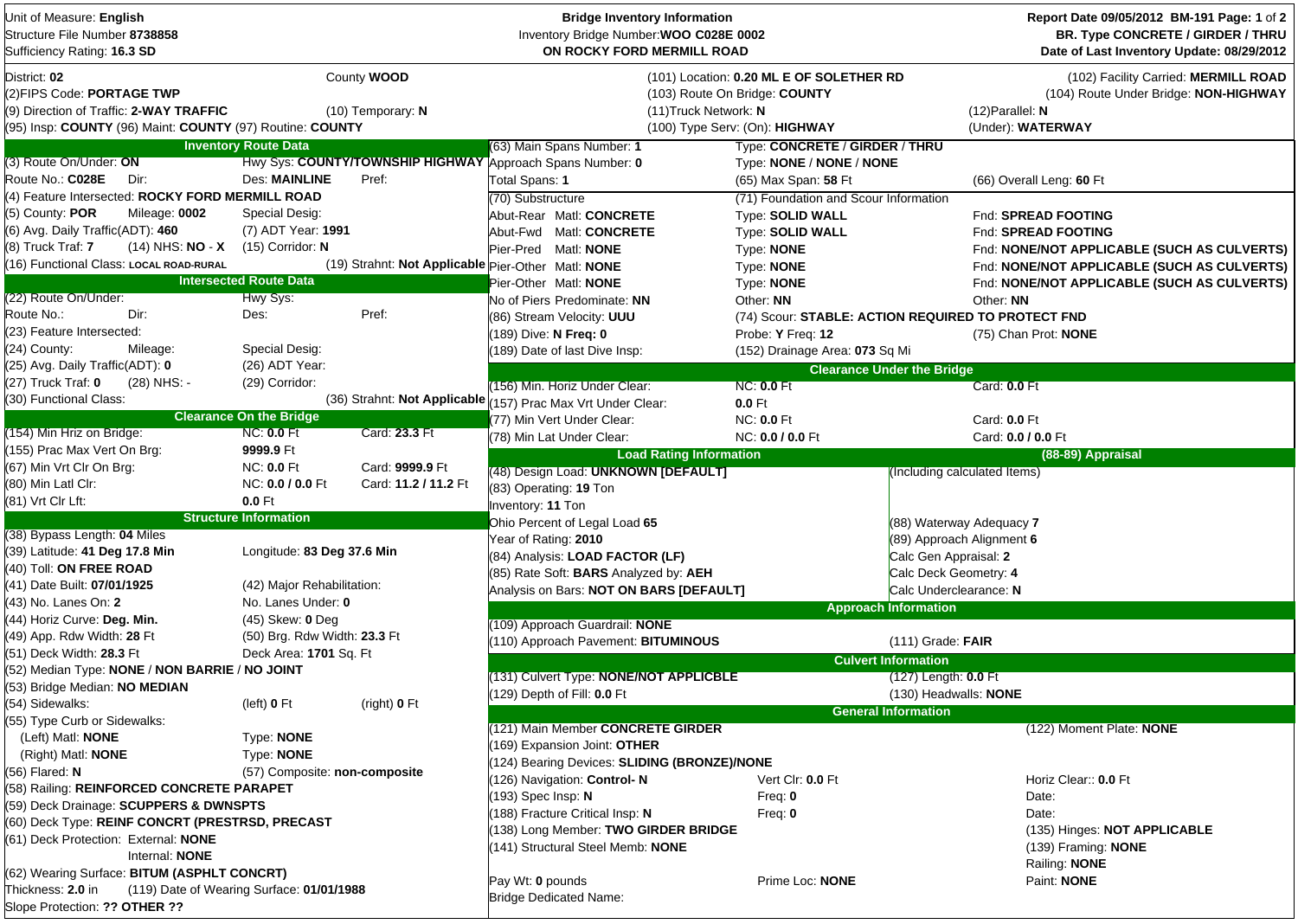| Unit of Measure: English<br>Structure File Number 8738858<br>Sufficiency Rating: 16.3 SD                                                                                                                                                                       |                                                                                |                                                                                                                                                                |                               |                                                                                                                                                                        | <b>Bridge Inventory Information</b><br>Inventory Bridge Number: WOO C028E 0002<br>ON ROCKY FORD MERMILL ROAD                                                                                                                                             |                       |                                                                                                                                                                      | Report Date 09/05/2012 BM-191 Page: 2 of 2<br><b>BR. Type CONCRETE/GIRDER/THRU</b><br>Date of Last Inventory Update: 08/29/2012 |
|----------------------------------------------------------------------------------------------------------------------------------------------------------------------------------------------------------------------------------------------------------------|--------------------------------------------------------------------------------|----------------------------------------------------------------------------------------------------------------------------------------------------------------|-------------------------------|------------------------------------------------------------------------------------------------------------------------------------------------------------------------|----------------------------------------------------------------------------------------------------------------------------------------------------------------------------------------------------------------------------------------------------------|-----------------------|----------------------------------------------------------------------------------------------------------------------------------------------------------------------|---------------------------------------------------------------------------------------------------------------------------------|
|                                                                                                                                                                                                                                                                |                                                                                | <b>General Information (Continued)</b>                                                                                                                         |                               |                                                                                                                                                                        |                                                                                                                                                                                                                                                          |                       | <b>Original Plans Information</b>                                                                                                                                    |                                                                                                                                 |
| (---) Hist Significance: NOT HISTORIC<br>---) Hist Builder: NONE N/A<br>(69) Hist Type: SHAPED<br>(161) Special Features (see below):<br>(105) Border Bridge State: Resp % (106) SFN:<br>(90) Type Work: -<br>(90) Length: Ft<br>(90) Bridge Cost (\$1000s): 0 |                                                                                | <b>Proposed Improvements</b>                                                                                                                                   | Hist Build Year: 1925         | $(69)$ NBIS: Y<br><b>Programming Info</b><br>PID Number:<br>PID Status:<br>PID Date:                                                                                   | 142) Fabricator:<br>143) Contractor:<br>144) Ohio Original Construction Project No.:<br>---) Microfilm Reel:<br>(151) Standard Drawing:<br>Aperture Cards: Orig: N Repair: N Fabr: N<br>Plan Information Available: 1PLAN INFORMATION AVAILABLE<br>.1044 | 2.<br>5.              | (153) Repair Projects<br>3.<br>6.                                                                                                                                    |                                                                                                                                 |
| (90) Roadway Cost (\$1000s): 0                                                                                                                                                                                                                                 |                                                                                |                                                                                                                                                                |                               |                                                                                                                                                                        |                                                                                                                                                                                                                                                          | 8.                    | 9.                                                                                                                                                                   |                                                                                                                                 |
| (90) Total Project Cost (\$1000s): 0                                                                                                                                                                                                                           |                                                                                | (90) Year:                                                                                                                                                     |                               |                                                                                                                                                                        | 10.                                                                                                                                                                                                                                                      |                       |                                                                                                                                                                      |                                                                                                                                 |
| (91) Future ADT (On Bridge): 0                                                                                                                                                                                                                                 |                                                                                |                                                                                                                                                                | (92) Year of Future ADT: 2028 |                                                                                                                                                                        |                                                                                                                                                                                                                                                          |                       |                                                                                                                                                                      |                                                                                                                                 |
| <b>Inspection Summary</b>                                                                                                                                                                                                                                      |                                                                                |                                                                                                                                                                | (I-69) Survey Items           |                                                                                                                                                                        |                                                                                                                                                                                                                                                          | <b>Utilities</b>      |                                                                                                                                                                      | <b>Special Features</b>                                                                                                         |
| $(I-8)$ Deck:<br>(I-32) Superstructure:<br>(I-42) Substructure:<br>(I-50) Culvert:<br>(I-54) Channel:<br>(I-60) Approaches:<br>I-66) General Appraisial: 2<br>(I-66) Operational Status: P<br>Inspection Date:<br>(94) Desig Insp Freq:                        | $\overline{2}$<br>$\mathbf{2}$<br>$\mathbf{2}$<br>7<br>03/08/2011<br>12 Months | Railings:<br>Transitions:<br>Guardrail:<br>Rail Ends:<br>In Depth:<br><b>Fracture Critical:</b><br>Scour Critical:<br>Critical Findings:<br>Insp. Update Date: | 04/01/2011                    | 0 DOES NOT MEET CURRENT STANDARDS (46) Electric:<br>0 DOES NOT MEET CURRENT STANDARDS<br>0 DOES NOT MEET CURRENT STANDARDS<br><b>0 DOES NOT MEET CURRENT STANDARDS</b> | Gas:<br>Sanitary Sewer:<br>Telephone:<br>TV Cable:<br>Water:<br>Other:                                                                                                                                                                                   | N<br>N<br>N<br>N<br>N | (161) Lighting:<br>Fencing:<br>Glare-Screen:<br>Splash-Guard:<br>Catwalks:<br>Other-Feat:<br>(184) Signs-on:<br>Signs-Under:<br>(162) Fence-Ht:<br>(163) Noise Barr: | N<br>N<br>N<br>N<br>N<br>N<br>N<br>N<br>$0.0$ Ft<br>N                                                                           |
| SFNs Replacing this retired bridge:<br>SFNs That where replaced by this bridge:<br>This bridge was retired and copied to:<br>The bridge was copied from:                                                                                                       |                                                                                |                                                                                                                                                                |                               |                                                                                                                                                                        | <b>INV Field Bridge Marker:</b><br><b>INT Field Bridge Marker:</b>                                                                                                                                                                                       |                       | WOO-C028E-0002 -<br>---                                                                                                                                              |                                                                                                                                 |

## **PONTIS CoRe elements and Condition States**

| <b>Elem No. CoRe Element Description</b> | <b>Total Quantity Unit Meas.</b> |                                    | <b>Condition State</b><br>Percents(*) |  |  |           |
|------------------------------------------|----------------------------------|------------------------------------|---------------------------------------|--|--|-----------|
|                                          |                                  |                                    |                                       |  |  | 1 2 3 4 5 |
|                                          |                                  |                                    |                                       |  |  |           |
|                                          |                                  | (*) Percentages Should add to 100% |                                       |  |  |           |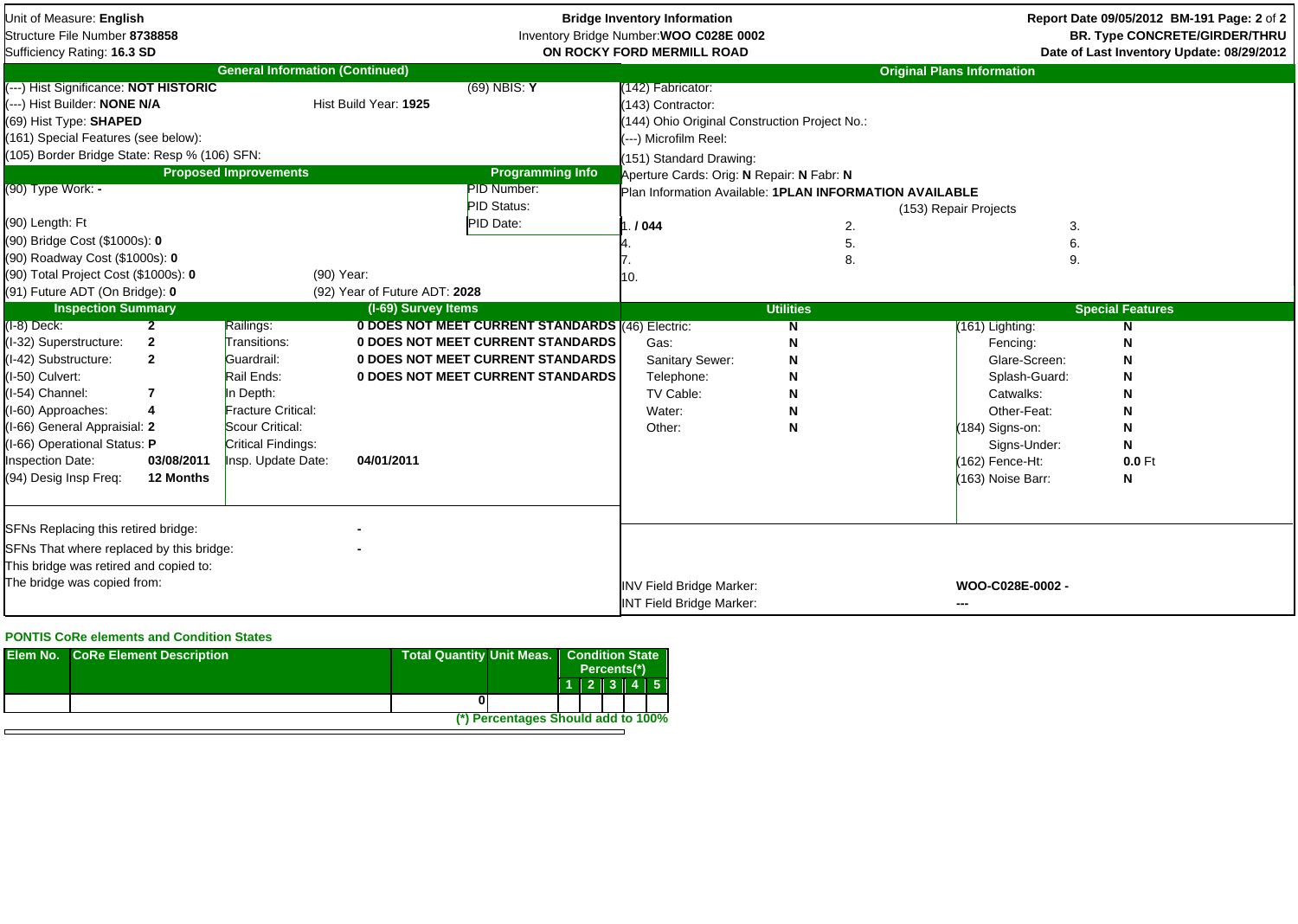## STATE OF OHIO DEPARTMENT OF TRANSPORTATION **BRIDGE INSPECTION REPORT**

BR-86 REV 02-95

| 8 7 3 8 8 5 8<br><b>Structure File Number</b>       | Bridge Number WOO C028E 0002<br><b>ROUTE</b>                                                               |   | <b>PORTAGE TWP</b><br>UNIT                                                       | Date Built 07/01/1925                                                                           |                      |
|-----------------------------------------------------|------------------------------------------------------------------------------------------------------------|---|----------------------------------------------------------------------------------|-------------------------------------------------------------------------------------------------|----------------------|
| District 02 Bridge Type <b>CONCRETE/GIRDER/THRU</b> |                                                                                                            |   | <b>15 ROCKY FORD MERMILL ROAD</b><br><b>Type Service</b><br>$\mathbf{1}$         | <b>WOO</b>                                                                                      |                      |
| <b>DECK</b>                                         | Out/Out 28.3                                                                                               |   |                                                                                  | $THCK = 2.0$                                                                                    |                      |
| 1. Floor                                            | 1-REINF CONCRT (PRESTRSD 8                                                                                 | 4 | 2. Wearing Surface                                                               | 6-BITUM (ASPHLT CONCRT)<br>41                                                                   | 3                    |
|                                                     | N-NONE                                                                                                     |   |                                                                                  | W.S. Date = $01/01/1988$                                                                        |                      |
| 3. Curbs, Sidewalks, Walkways                       | N-NONE<br>$\overline{9}$                                                                                   |   | 4. Median                                                                        | 42                                                                                              |                      |
| 5. Railing                                          | 1-REINFORCED CONCRETE PA 10                                                                                | 4 | 6. Drainage<br>3-SCUPPERS & DWNSPTS                                              | 43                                                                                              | $\overline{4}$       |
|                                                     |                                                                                                            | 4 |                                                                                  |                                                                                                 | $\sqrt{2}$           |
| 7. Expansion Joints                                 | 0-OTHER 11                                                                                                 |   | 8. Summary                                                                       | 44                                                                                              |                      |
| <b>SUPERSTRUCTURE</b>                               | MAX.SPAN=58                                                                                                | 1 |                                                                                  |                                                                                                 | $\overline{4}$       |
| 9. Alignment                                        | 12<br>TOT.LGTH=60                                                                                          |   | 10. Beams/Girders/Slab<br><b>5-CONCRETE GIRDER</b>                               | 45                                                                                              |                      |
| 11. Diaphragms or Crossframes                       | 13                                                                                                         |   | 12. Joists/Stringers                                                             | 46                                                                                              |                      |
|                                                     |                                                                                                            | 4 |                                                                                  |                                                                                                 | 4                    |
| 13. Floor Beams                                     | 14                                                                                                         |   | 14. Floor Beam Connections                                                       | 47                                                                                              |                      |
| 15. Verticals                                       | 15                                                                                                         |   | 16. Diagonals                                                                    | 48                                                                                              |                      |
|                                                     |                                                                                                            |   |                                                                                  |                                                                                                 |                      |
| 17. End Posts                                       | 16                                                                                                         |   | 18. Top Chord                                                                    | 49                                                                                              |                      |
|                                                     |                                                                                                            |   |                                                                                  |                                                                                                 |                      |
| 19. Lower Chord                                     | 17                                                                                                         |   | 20. Lower Lateral Bracing                                                        | 50                                                                                              |                      |
| 21. Top Lateral Bracing                             | 18                                                                                                         |   | 22. Sway Bracing                                                                 | 51                                                                                              |                      |
|                                                     |                                                                                                            |   |                                                                                  | 3-SLIDING (BRONZE)                                                                              | 4                    |
| 23. Portals                                         | 19                                                                                                         |   | 24. Bearing Devices                                                              | N-NONE 52                                                                                       |                      |
| 25. Arch                                            | 20                                                                                                         |   | 26. Arch Columns or Hangers                                                      | 53                                                                                              |                      |
|                                                     |                                                                                                            |   | $TYPE = N-NONE$                                                                  |                                                                                                 |                      |
| 27. Spandrel Walls                                  | 21                                                                                                         |   | $DATE =$<br>28. Protective Coating System                                        | 54                                                                                              |                      |
|                                                     |                                                                                                            |   | 30. Fatigue Prone Connections                                                    |                                                                                                 |                      |
| 29. Pins/Hangers/Hinges                             | 22                                                                                                         |   |                                                                                  | 55                                                                                              |                      |
| 31. Live Load Response                              | 23                                                                                                         | S | 32. Summary                                                                      | 56                                                                                              | $\sqrt{2}$           |
| <b>SUBSTRUCTURE</b>                                 | 2-CONCRETE                                                                                                 | 4 | PIERS=0                                                                          | $SPANS = 1$                                                                                     | $\overline{4}$       |
| 33. Abutments                                       | 2-CONCRETE 24                                                                                              |   | 34. Abutment Seats                                                               | 57                                                                                              |                      |
| 35. Piers                                           | $\mathsf{TYPE} = \mathsf{N}\text{-}\mathsf{NONE}$ 25                                                       |   | 36. Pier Seats                                                                   |                                                                                                 |                      |
|                                                     |                                                                                                            |   | ABUTMENT:=SPREAD / SPREAD                                                        | 58                                                                                              |                      |
| 37. Backwalls                                       | 26                                                                                                         | 4 | 38. Wingwalls                                                                    | 59                                                                                              | 4                    |
|                                                     |                                                                                                            |   |                                                                                  | -1                                                                                              | $\overline{c}$       |
| 39. Fenders and Dolphins                            | 27                                                                                                         |   | 40. Scour<br>4-STABLE: ACTION REQUIRE 60                                         |                                                                                                 |                      |
| 41. Slope Protection                                | 0-OTHER 28                                                                                                 |   | 42. Summary<br>DIVE DT=N/A                                                       | 62                                                                                              | $\sqrt{2}$           |
| <b>CULVERTS</b>                                     |                                                                                                            |   |                                                                                  |                                                                                                 |                      |
| 43. General                                         | 29                                                                                                         |   | 44. Alignment                                                                    | 63                                                                                              |                      |
|                                                     |                                                                                                            |   |                                                                                  |                                                                                                 |                      |
| 45. Shape                                           | 30                                                                                                         |   | 46. Seams                                                                        | 64                                                                                              |                      |
| 47. Headwalls or Endwalls                           | 31                                                                                                         |   | 48. Scour                                                                        | 65                                                                                              |                      |
|                                                     |                                                                                                            |   |                                                                                  |                                                                                                 |                      |
| 49.<br><b>CHANNEL</b>                               | 32                                                                                                         |   | 50. Summary                                                                      | 66<br>N-NONE                                                                                    |                      |
| 51. Alignment                                       | 33                                                                                                         | 1 | 52. Protection                                                                   | 67                                                                                              |                      |
|                                                     |                                                                                                            |   |                                                                                  |                                                                                                 |                      |
| 53. Waterway Adequacy                               | 34                                                                                                         | 1 | 54. Summary                                                                      | 68                                                                                              | 7                    |
| <b>APPROACHES</b>                                   |                                                                                                            | 3 |                                                                                  |                                                                                                 |                      |
| 55. Pavement                                        | 2-BITUMINOUS 35                                                                                            |   | 56. Approach Slabs                                                               | 69                                                                                              |                      |
| 57. Guardrail                                       | N-NONE 36                                                                                                  |   | 58. Relief Joints                                                                | 70                                                                                              |                      |
|                                                     |                                                                                                            |   |                                                                                  |                                                                                                 | 4                    |
| 59. Embankment                                      | BRDG.WIDTH=23.3 37                                                                                         |   | 60. Summary<br>PCT.LEGAL=65                                                      | 71                                                                                              |                      |
| <b>GENERAL</b>                                      |                                                                                                            |   | ROUTINE.RESP: 3-COUNTY                                                           |                                                                                                 | $\mathbf{1}$         |
| 61. Navigation Lights                               | 38<br><b>MVC ON=9999</b><br>UND=0000                                                                       |   | 62. Warning Signs<br>MAINT.RESP: 3-COUNTY                                        | 72                                                                                              |                      |
| 63. Sign Supports                                   | 39                                                                                                         |   | 64. Utilities                                                                    | 73                                                                                              |                      |
|                                                     |                                                                                                            | N |                                                                                  | COND:<br>$\overline{c}$                                                                         | STAT<br>$\mathsf{P}$ |
| 65. Vertical Clearance                              | 40                                                                                                         |   | 66. General Appraisal & Operational Status                                       | 74                                                                                              |                      |
| 67. INSPECTED BY                                    |                                                                                                            |   | 68. REVIEWED BY                                                                  |                                                                                                 |                      |
|                                                     | $R$ C<br>$\overline{2}$<br>$\mathbf{3}$<br>7<br>4<br>J<br>7                                                |   | $\mathbf{3}$<br>6<br>9                                                           | R<br>${\bf C}$<br>H<br>$\overline{7}$<br>0                                                      |                      |
| SIGNED                                              | <b>78 INITIALS</b><br>76 PE                                                                                |   | SIGNED<br>81 PE                                                                  | 83 INITIALS                                                                                     |                      |
| DOT 2852                                            |                                                                                                            |   |                                                                                  |                                                                                                 |                      |
| DECK AREA 1,701                                     | $\mathbf{3}$<br>8 <sup>1</sup><br>1<br>$\overline{1}$<br>$\overline{0}$<br>$\mathbf 0$<br>Date<br>86<br>91 |   | $\mathbf 0$<br>$\mathsf{O}$<br>$\mathbf 0$<br>0<br>Date<br>92<br>69 Survey<br>99 | 8<br>3 <sup>1</sup><br>$\mathbf 0$<br>$\mathbf{1}$<br>$\vert$ 1<br>$\overline{0}$<br>105<br>100 |                      |